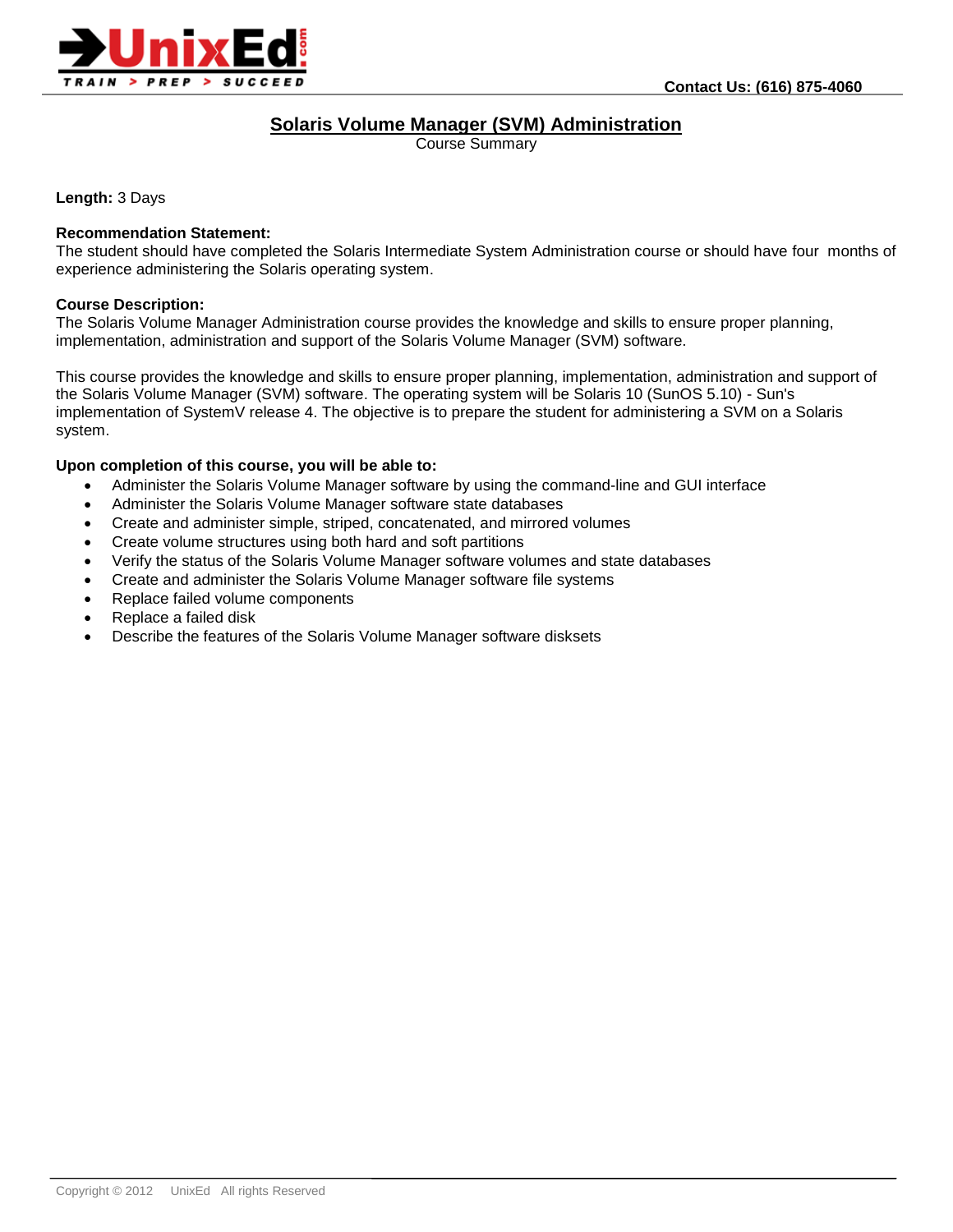# Solaris Volume Manager (SVM) Administration

# Detailed Course Summary

# **Introduction to Managing Data**

- Describe the advantages of virtual disk management vs. conventional Unix file systems
- Describe RAID technology standards and terminology
- Describe the appropriate use of each supported RAID level
- Optimize system configurations for each supported RAID level

### **Introduction to the Solaris Volume Manager Software**

- Perform basic Solaris Management Console operations
- Perform basic Enhanced Storage tool operations
- Describe state database features
- Initialize the Solaris Volume Manager software

## **Administer the State Database**

- Describe the state database consensus algorithm
- Describe state database best practices
- Describe the Solaris Volume Manager software configuration files
- Analyze state database status flags
- Add state database replicas
- Recover from state database failures

## **Administer Concatenated and Striped Volumes**

- Describe non-redundant volume characteristics
- Describe concatenated and striped volume best practices
- Describe logical volume naming conventions
- Use the metainit command to create non-redundant volumes
- Use the md.tab file to create non-redundant volumes
- Use the Enhanced Storage tool to create non-redundant volumes
- Display volume properties and status
- Add file systems to new volumes
- Create soft partitions

#### **Administer Mirrored Volumes and Hot Spares**

- Describe mirrored volume characteristics
- Describe mirrored volume best practices
- Use the metainit command to create mirrored volumes
- Configure hot spares for mirrored volumes
- Administer volume submirrors
- Use the Enhanced Storage tool to create mirrored volumes
- Mirror existing file systems
- Mirror the system boot disk
- Use soft partitions with mirrored volumes

#### **Administer RAID-5 Volumes**

- Describe RAID-5 volume characteristics
- Describe RAID-5 volume best practices
- Create RAID-5 volumes
- Create soft partitions on top of RAID-5 volumes